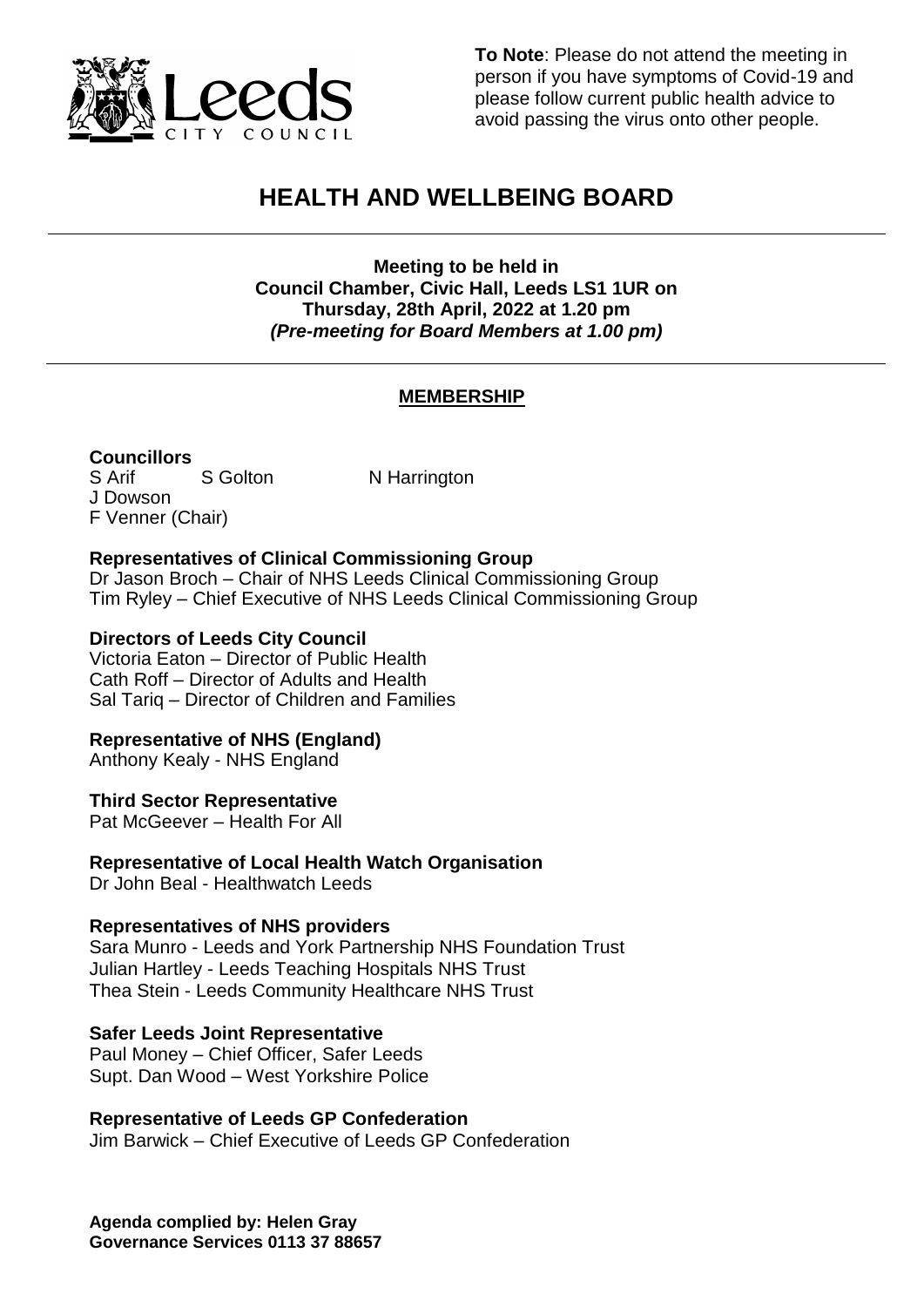# **A G E N D A**

| <b>Item</b><br><b>No</b> | <b>Ward/Equal</b><br><b>Opportunities</b> | <b>Item Not</b><br>Open |                                                                                                                                                                                                                                                                                                                                                                                                                                                                 | Page<br><b>No</b> |
|--------------------------|-------------------------------------------|-------------------------|-----------------------------------------------------------------------------------------------------------------------------------------------------------------------------------------------------------------------------------------------------------------------------------------------------------------------------------------------------------------------------------------------------------------------------------------------------------------|-------------------|
| 1                        |                                           |                         | <b>WELCOME AND INTRODUCTIONS</b>                                                                                                                                                                                                                                                                                                                                                                                                                                |                   |
| 2                        |                                           |                         | <b>APPEALS AGAINST REFUSAL OF INSPECTION</b><br>OF DOCUMENTS                                                                                                                                                                                                                                                                                                                                                                                                    |                   |
|                          |                                           |                         | To consider any appeals in accordance with<br>Procedure Rule 15.2 of the Access to Information<br>Rules (in the event of an Appeal the press and<br>public will be excluded)                                                                                                                                                                                                                                                                                    |                   |
|                          |                                           |                         | (*In accordance with Procedure Rule 15.2, written<br>notice of an appeal must be received by the Head<br>of Governance Services at least 24 hours before<br>the meeting)                                                                                                                                                                                                                                                                                        |                   |
| 3                        |                                           |                         | <b>EXEMPT INFORMATION - POSSIBLE</b><br><b>EXCLUSION OF THE PRESS AND PUBLIC</b>                                                                                                                                                                                                                                                                                                                                                                                |                   |
|                          |                                           |                         | 1<br>To highlight reports or appendices which<br>officers have identified as containing exempt<br>information, and where officers consider that<br>the public interest in maintaining the<br>exemption outweighs the public interest in<br>disclosing the information, for the reasons<br>outlined in the report.                                                                                                                                               |                   |
|                          |                                           |                         | 2<br>To consider whether or not to accept the<br>officers recommendation in respect of the<br>above information.                                                                                                                                                                                                                                                                                                                                                |                   |
|                          |                                           |                         | If so, to formally pass the following<br>3<br>resolution:-                                                                                                                                                                                                                                                                                                                                                                                                      |                   |
|                          |                                           |                         | <b>RESOLVED</b> – That the press and public be<br>excluded from the meeting during<br>consideration of the following parts of the<br>agenda designated as containing exempt<br>information on the grounds that it is likely, in<br>view of the nature of the business to be<br>transacted or the nature of the proceedings,<br>that if members of the press and public were<br>present there would be disclosure to them of<br>exempt information, as follows:- |                   |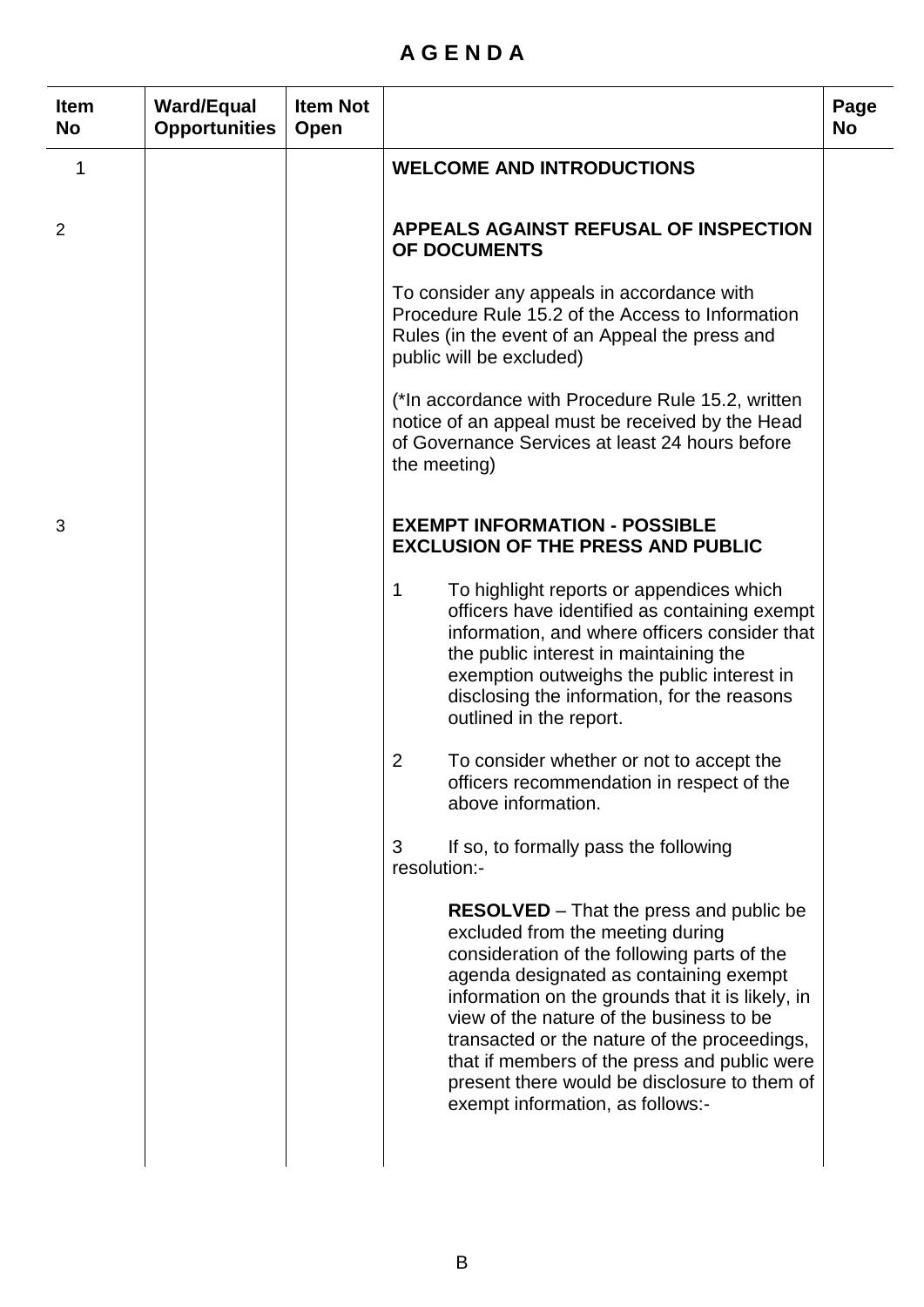| 4 |  | <b>LATE ITEMS</b>                                                                                                                                                                                                                                                                                                                                                                                   |              |
|---|--|-----------------------------------------------------------------------------------------------------------------------------------------------------------------------------------------------------------------------------------------------------------------------------------------------------------------------------------------------------------------------------------------------------|--------------|
|   |  | To identify items which have been admitted to the<br>agenda by the Chair for consideration                                                                                                                                                                                                                                                                                                          |              |
|   |  | (The special circumstances shall be specified in<br>the minutes)                                                                                                                                                                                                                                                                                                                                    |              |
| 5 |  | <b>DECLARATION OF INTERESTS</b>                                                                                                                                                                                                                                                                                                                                                                     |              |
|   |  | To disclose or draw attention to any interests in<br>accordance with Leeds City Council's 'Councillor<br>Code of Conduct'.                                                                                                                                                                                                                                                                          |              |
| 6 |  | <b>APOLOGIES FOR ABSENCE</b>                                                                                                                                                                                                                                                                                                                                                                        |              |
|   |  | To receive any apologies for absence                                                                                                                                                                                                                                                                                                                                                                |              |
| 7 |  | <b>OPEN FORUM</b>                                                                                                                                                                                                                                                                                                                                                                                   |              |
|   |  | At the discretion of the Chair, a period of up to 10<br>minutes may be allocated at each ordinary meeting<br>for members of the public to make representations<br>or to ask questions on matters within the terms of<br>reference of the Health and Wellbeing Board. No<br>member of the public shall speak for more than<br>three minutes in the Open Forum, except by<br>permission of the Chair. |              |
| 8 |  | <b>MINUTES</b>                                                                                                                                                                                                                                                                                                                                                                                      | $7 - 12$     |
|   |  | To approve the minutes of the previous Health and<br>Wellbeing Board meeting held 22 <sup>nd</sup> February 2022<br>as a correct record.                                                                                                                                                                                                                                                            |              |
| 9 |  | <b>BIG LEEDS CHAT '21: WHAT DID WE HEAR?</b><br><b>FINDINGS AND PROPOSED GOVERNANCE OF</b><br>THE 10 BIG LEEDS CHAT STATEMENTS                                                                                                                                                                                                                                                                      | $13 -$<br>90 |
|   |  | To consider the report of the Chief Executive<br>Officer, Leeds Healthwatch, and the Chief Officer<br>Health Partnerships which introduces the final<br>report of the 2021 Big Leeds Chat (BLC) and to<br>agree and support the proposed recommendations<br>for future governance alignment of the Ten<br>Statements for action.                                                                    |              |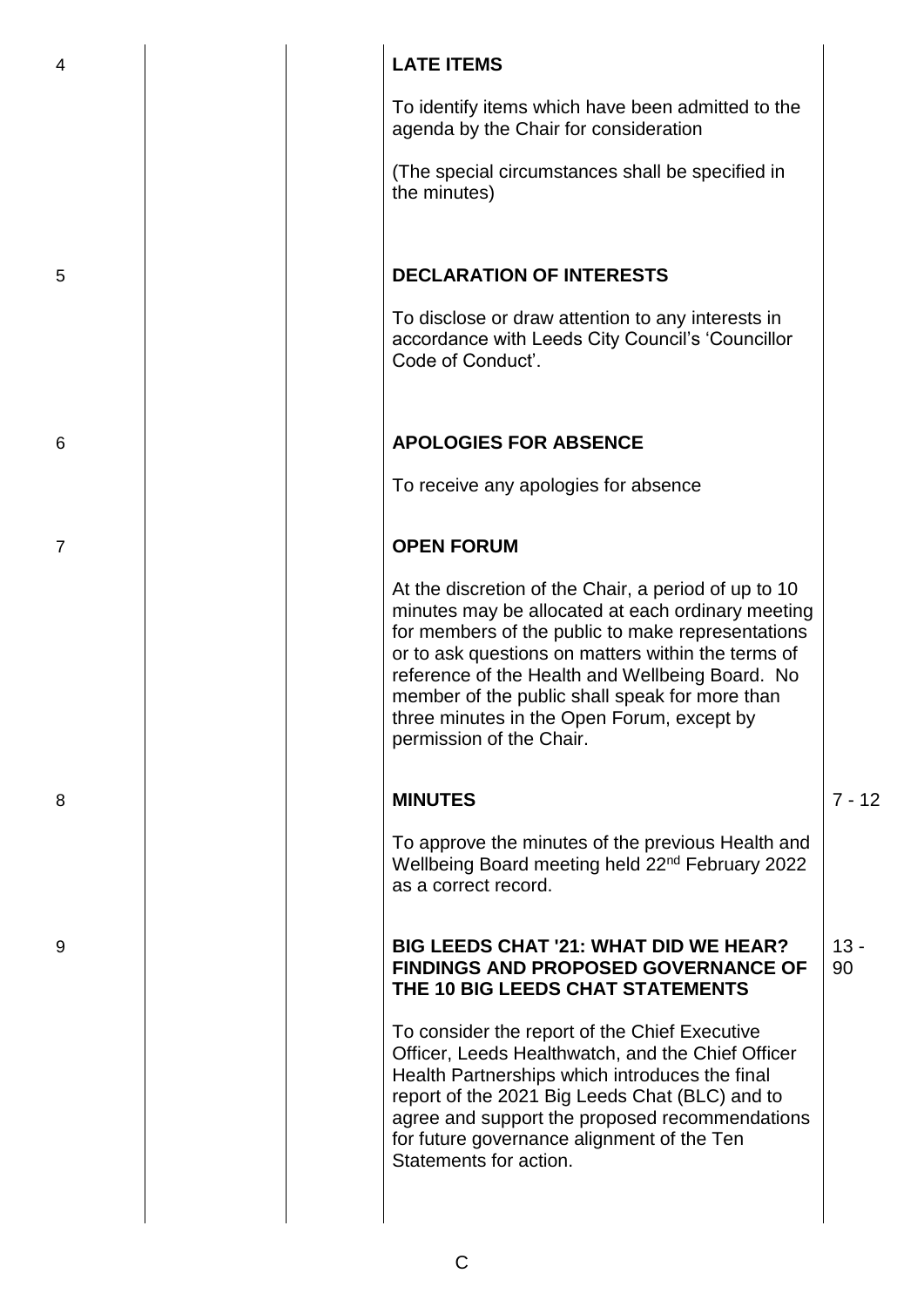| 10 | DEVELOPING THE NHS LEEDS CCG ANNUAL<br><b>REPORT 2021-22</b>                                                                                                                                                                                                                                                                                                                          | $91 -$<br>98   |
|----|---------------------------------------------------------------------------------------------------------------------------------------------------------------------------------------------------------------------------------------------------------------------------------------------------------------------------------------------------------------------------------------|----------------|
|    | To consider the report of the Communications<br>Lead, NHS Leeds CCG on the process of<br>developing the NHS Leeds CCG Annual Report<br>2021-22.                                                                                                                                                                                                                                       |                |
| 11 | <b>LEEDS HEALTH PROTECTION BOARD</b><br><b>REPORT</b>                                                                                                                                                                                                                                                                                                                                 | $99 -$<br>142  |
|    | To consider the report of the Health Protection<br>Board which provides an update on key Health<br>Protection Board priorities, achievements and<br>areas of focus for 2022/23. This item will also look<br>back at what the health protection system helped<br>to achieve in the Covid-19 response and other<br>significant infectious disease incidents experienced<br>in the city. |                |
| 12 | LEEDS ANCHORS HEALTHY WORKPLACES<br>(WORKING CARERS) - FOR INFORMATION                                                                                                                                                                                                                                                                                                                | $143 -$<br>154 |
|    | To note for information the report of the Leeds<br>Anchors Healthy Workplaces (Working Carers)<br>Sub-Group which provides an update on progress<br>to improve support for working carers following an<br>earlier report to Health and Wellbeing Board in<br>September 2020.                                                                                                          |                |
| 13 | <b>ANY OTHER BUSINESS</b>                                                                                                                                                                                                                                                                                                                                                             |                |